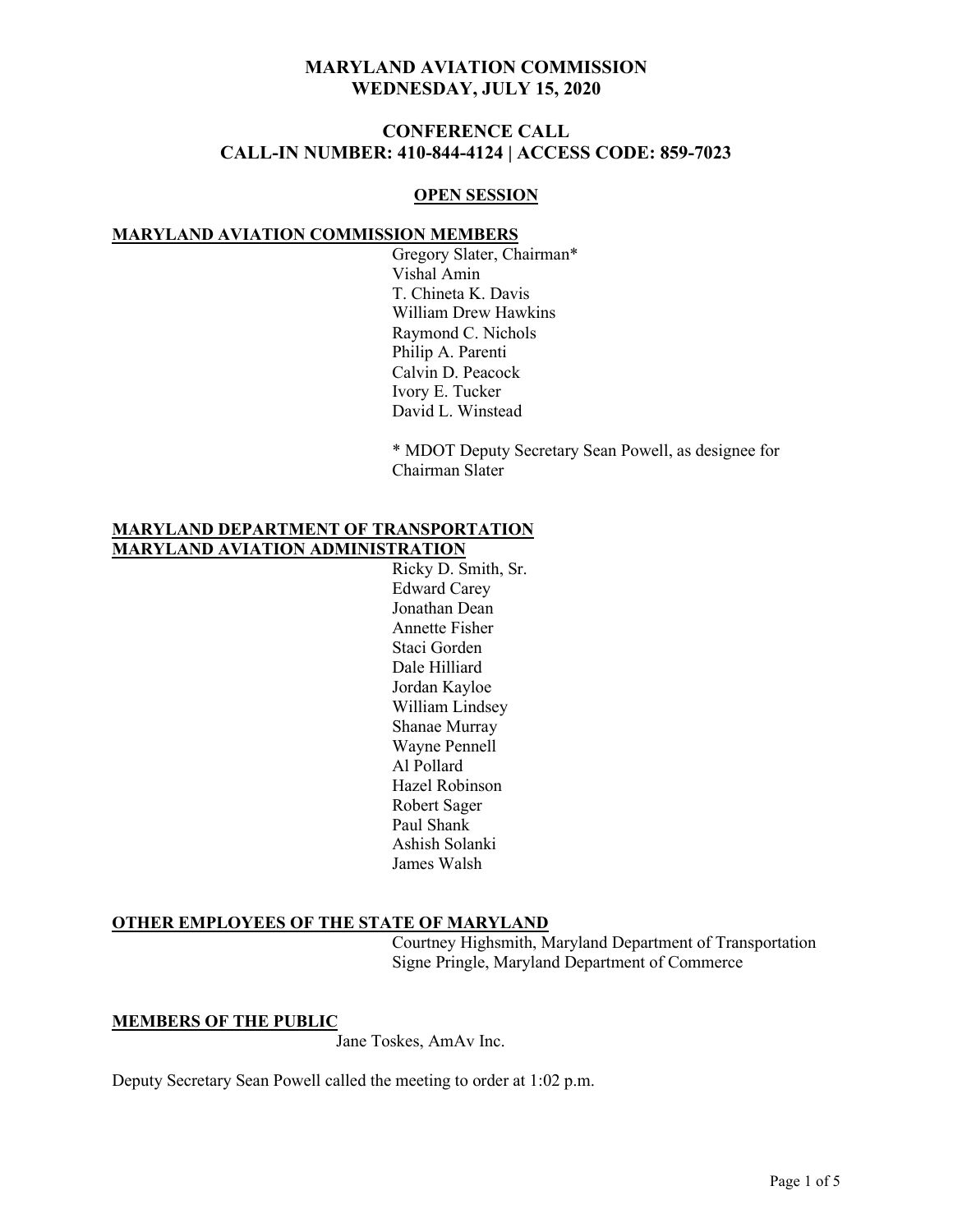# **CONFERENCE CALL CALL-IN NUMBER: 410-844-4124 | ACCESS CODE: 859-7023**

#### **APPROVAL OF MINUTES** – Sean Powell

Upon request for a motion to approve the minutes of the May 13 Commission meeting, it was so moved by Commissioner Hawkins, seconded by Commissioner Nichols and Commissioner Tucker, and approved unanimously.

#### **EXECUTIVE DIRECTOR'S REPORT** – Ricky Smith

Ricky Smith introduced Staci Gorden as his new Special Assistant.

The presentations during today's Commission meeting will focus on the impact of COVID-19 on Baltimore/Washington International Thurgood Marshall Airport (BWI Marshall) and Martin State Airports (MTN).

#### Overview of COVID-19 Impact on BWI Marshall:

- Air traffic is currently down approximately 68% and parking is down 70% at BWI Marshall.
- After service and market suspensions by many airlines across the board, airline traffic is slowly returning.
- Some airlines have hinted at massive layoffs, while other airlines have officially announced them.
- T]his month, 40-42 states are experiencing some level of surge in COVID-19 cases.
- A number of restrictions continue at BWI Marshall and Martin State Airports in regard to operations and with the workforce. Many employees are still working from home. The focus is on ensuring the public and staff are safe.
- There is a commitment to keeping employees up to date through written communication and weekly video conferences.
- BWI Marshall is moving forward with some Capital projects and also taking prudent action in regard to pausing others.

### **BWI OPERATIONS & MAINTENANCE – Wayne Pennell**

Since the COVID-19 pandemic began, total operations dropped by as much as 95%. However, the airport has remained open and has been critical to transporting supplies, including personal protective equipment. From an operational standpoint, the Division continues to coordinate with the Transportation Security Administration and private security companies to consolidate checkpoints, exit lanes and baggage screening areas. The Division has implemented strategies laid out in the "Road to Recovery Plan", which aims to prevent the spread and promote healthy travel. Tactics include: (1) educating and communicating with passengers and employees, (2) require appropriate face coverings, (3) promote social distancing to the extent possible, (4) enhance cleaning and disinfectant procedures, (5) conduct health assessments for passengers, (6) collect passenger contact information for public health response purposes, (7) protect employees and separate passengers and crew, (8) minimize in-person interaction touchpoints, (9) report daily status of public health risk mitigation, and (10) enhance airport security checkpoint operations.

### **MTN OPERATIONS & MAINTENANCE** – Al Pollard

Year-to-date activity at Martin State Airport, through June, is 77% less than last year, reaching a low of 27% in April but rebounding to 95% in June. The Airport continues to be deep cleaned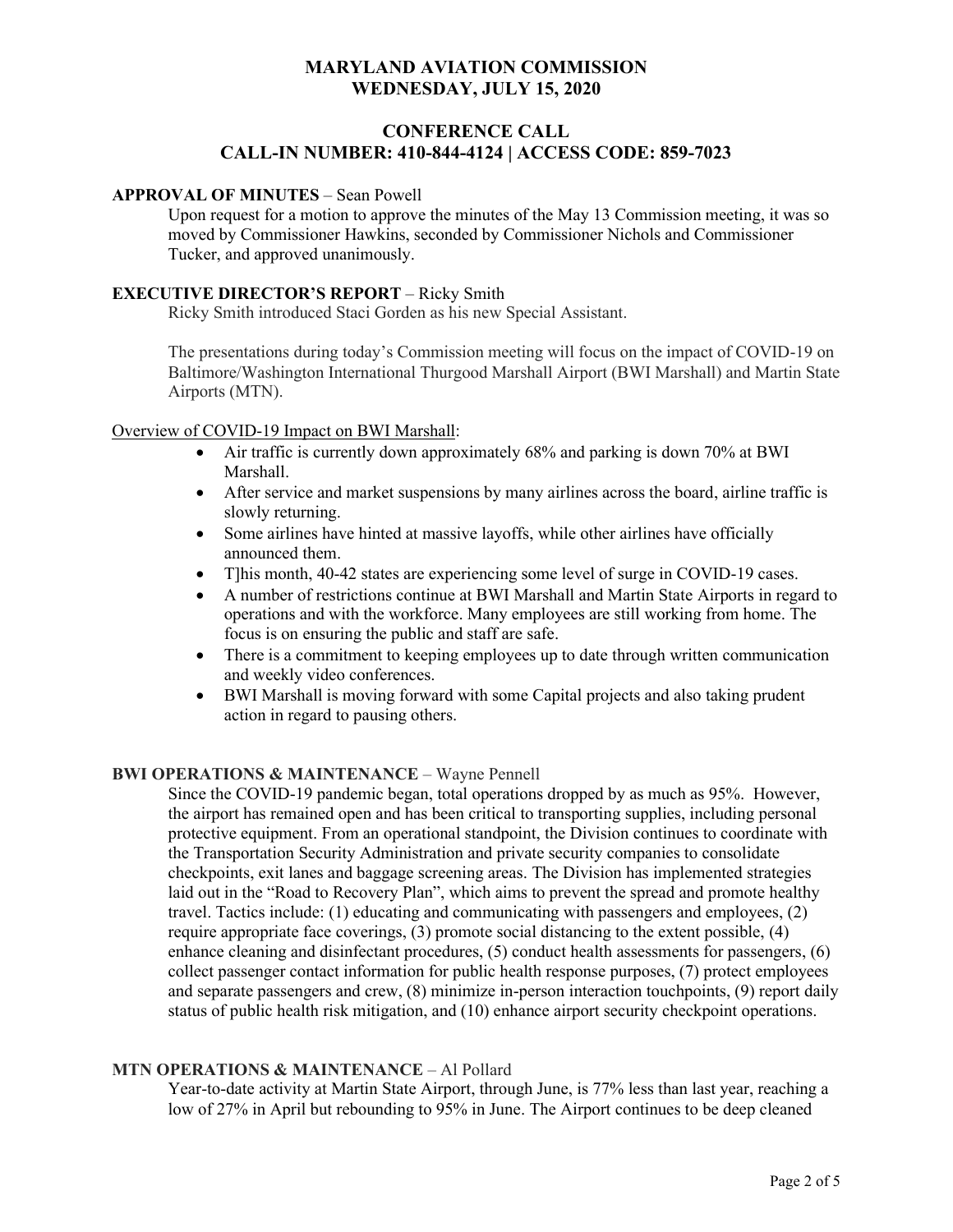## **CONFERENCE CALL CALL-IN NUMBER: 410-844-4124 | ACCESS CODE: 859-7023**

monthly. Touchpoints including restrooms, counter tops, door handles, hand rails, tables and desks are being cleaned several times a day. Every person coming through the front gate is screened by a security member by asking the 2 critical questions. Additional, plexiglass has been installed between customers desk and employees. Masks, gloves, hand sanitizer, Lysol, and other supplies have been distributed to employees.

### **BUSINESS DEVELOPMENT & MANAGEMENT** – James Walsh

Enplanement –In April and May, enplaned passengers declined by 13.2% and 20.6% respectively. During the same time period, landed weight declined by 4.8% and 9.7% respectively. The Transportation Trust Fund (TTF) operating revenue continued to decline in March, April and May.

Financial Relief and Reconciliation –Airlines were offered rent deferral (not abatement) from April through June, with payback in FY 2021. Landing and aircraft parking fees were frozen until January 1. Terminal concessions were allowed temporary closures and reduced operating hours for concessionaires. Percentage of rent only collected from open locations.

MAA has waived minimum annual guarantee for Fraport through December 31, 2020. Concessionaires will receive temporary waiver of certain in pass through fees (i.e., Common Area Maintenance and Distribution). Rental car companies were charged a percentage of rent only. Minimum Monthly Guarantees were waived through December 31, 2020. The companies have been allowed to consolidate brands to single counters and accommodate excess vehicles by leasing vacant employee lots.

Minimum Monthly Guarantee were waived for parking lot concessions through July 2020. The Division negotiated a 1 year extension of parking concessions as an expense contract. A new operator to be selected prior to end of FY 2021. All surface lots were closed (i.e., Express, Long Term A and B) and all parking operations moved to Hourly and Daily Garages. Surface lots may not re-open until Spring 2021.

CARES Act Funding – CARES Act Funding has been received. BWI Marshall received \$87 million. Martin State received \$154,000. It is for reimbursement of expenses incurred since January 20 this year "for any airport lawful purpose." For FY2020, MAA will contribute a total of \$95.8 million to the TTF, most of it coming from the CARES Act funding.

### **ADMINISTRATION & PERFORMANCE MANAGEMENT –** Shanae Murray

COVID Response – The division is implementing a multi-pronged approach which includes measures to: a) protect the workforce through the use of screening protocols and distribution of personal protective equipment (PPE) and b) support the workforce through communication, virtual learning, and tools for work/life integration.

Screening protocols have been revised to include temperature checks and health questionnaires for employees at 24/7 facilities and health questionnaires exclusively for employees at non-24/7 facilities. PPE distributed thus far includes: gloves, hand sanitizer, wipes, sanitizing spray. Plans are underway for the distribution of a safety toolkit with PPE and supplies to be distributed to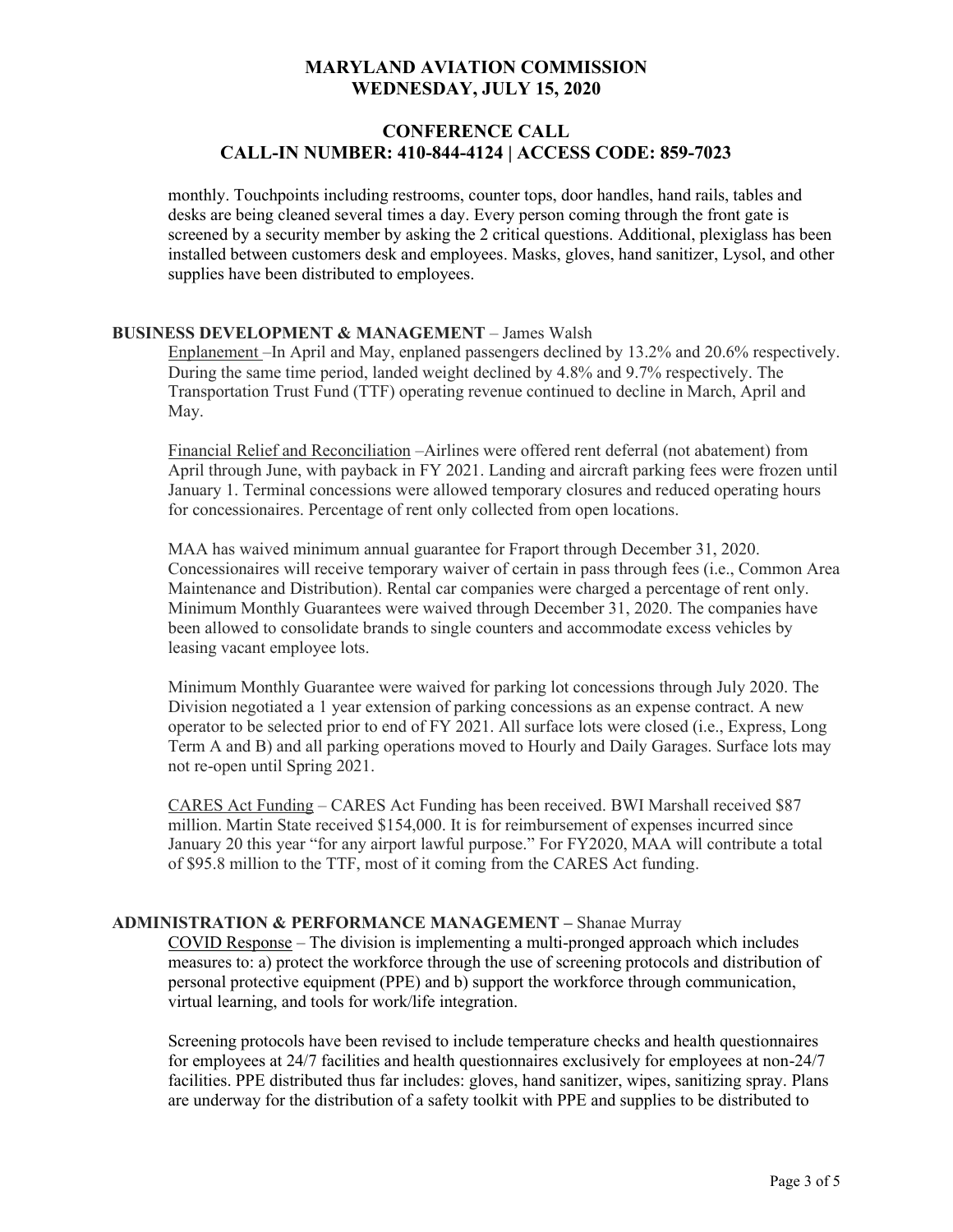# **CONFERENCE CALL CALL-IN NUMBER: 410-844-4124 | ACCESS CODE: 859-7023**

employees. A major component of the communication includes educating staff on how to reduce the risk, spread and exposure to COVID-19 (i.e., social distancing, hand washing, wearing face coverings, etc.).

Telework, Compressed Work Schedules, and Flexible Work –Many staff are continuing to utilize these work arrangements. Laptops were distributed to employees by the Airport Technology Division. There has been increased productivity.

Recovery & Reopening – The Division is currently planning protocols for reopening. Social distancing will be adhered to. Work spaces will be sanitized and employees will not gather in large groups for meetings or events.

### **AIRPORT TECHNOLOGY** – Ned Carey

Since March 13, the Division of Airport Technology has issued 285 laptops to employees and set up 253 VPN accounts. The Help Desk is staffed (remotely) weekdays from 0800 to 1630. After hours, employees can leave a message for the on-call technician.

Recovery and re-opening strategies that the Division of Airport Technology is currently working to implement are: a) the CrowdVision Social Distancing Solution to maintain appropriate levels of social distancing and b) the thermo control stations to check passenger temperatures, (c) customer service robots to provide COVID-19 information to passengers, and (d) the TeamUp Scheduling Solution for the Airport Badging Office.

**MARKETING & AIR SERVICE DEVELOPMENT** – Annette Fisher and Jordan Kayloe Marketing Update – Recovery and re-opening strategies that the Division is currently working to implement are: a) the Safe to Fly campaign to bolster confidence in air travel and inspire passengers to fly again, (b) the Safety Awareness Campaign to remind the airport community of the importance of wearing PPE and practicing social distancing to stop the spread of COVID-19, (c) terminal communications to include public messaging, a virtual information desk and use of robots to assist customers, and (d) the installation of floor markings and signage to promote social distancing.

Air Service – In February, BWI Marshall boasted of 16 airlines with 340 daily departures to 93 destinations throughout 2020. After a record-setting year, passenger traffic fell steeply in March with the onset of the COVID-19 pandemic. In April passenger numbers were down 96%, with May rebounding slightly down 88%. International traffic fell to nearly zero in late March. The remaining international flights come from military charter flights. In April and May, international traffic was down 96%. However, cargo service continues to grow strongly. Increased service from Amazon has driven significant growth in air cargo. Capacity projections for the months ahead show that capacity will be down 31% in July, 26% in August, and 2% in September.

In March, airlines suspended many routes and in July nearly half have restarted. This month, BWI Marshall will see 12 airlines with 248 daily departures to 74 destinations. And in the third quarter, Southwest Airlines will offer two-thirds of seat capacity. Sun Country Airlines launched its scheduled service in June.

### **PLANNING & ENGINEERING – Paul Shank**